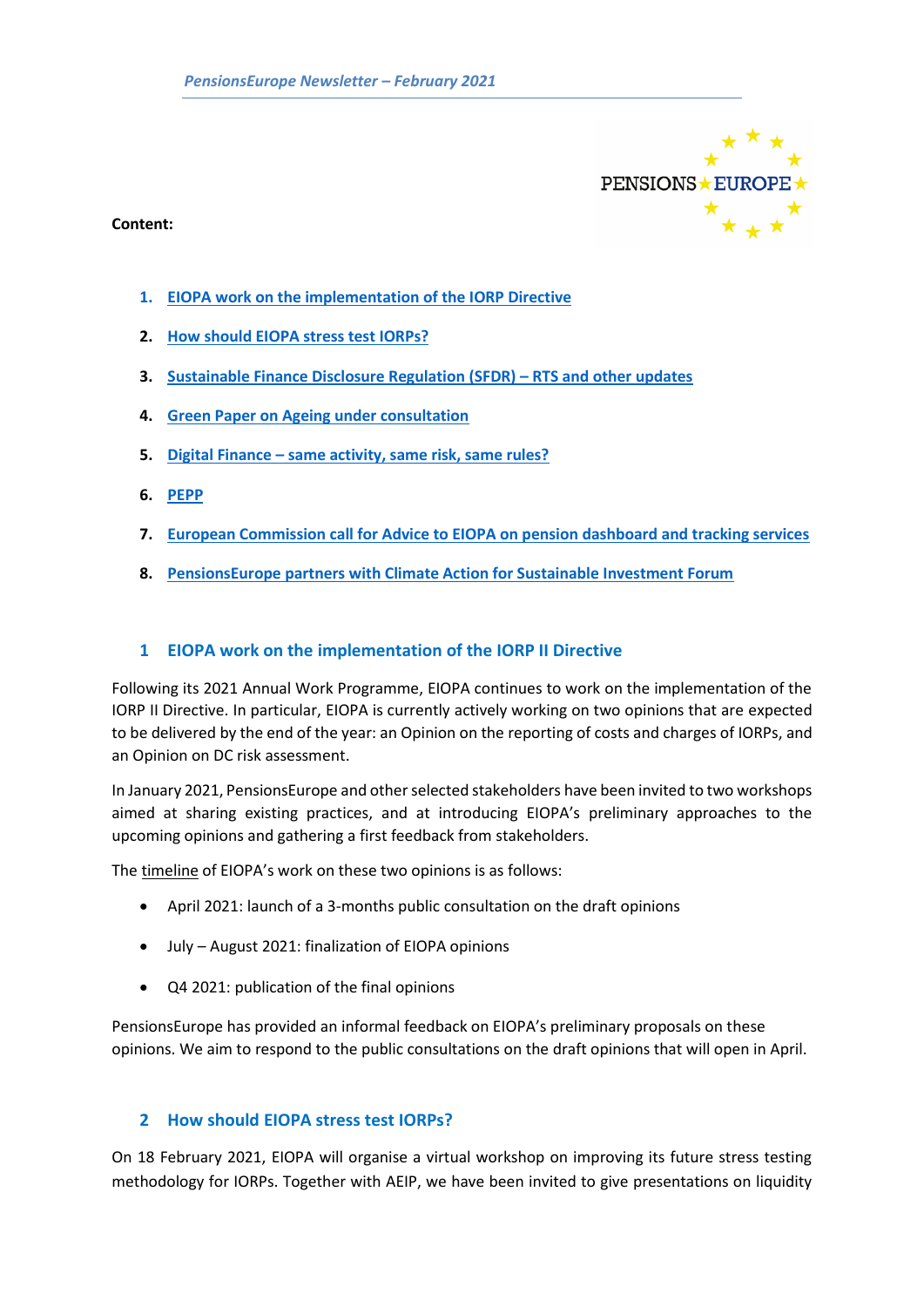stress testing and how to enhance the horizontal approach between DB/hybrid and DC parts of the stress tests. The third main discussion topic in the workshop will be how to improve the ESG stress testing methodology for IORPs.

To broaden its future IORP stress test toolbox, EIOPA is also interested in exploring stress testing methodologies on labour market and inflation risks and what their impact would be on the economy, consumption, and IORPs' members and beneficiaries. Regarding the labour market, according to EIOPA the PEPP stochastic model developed by EIOPA with the help of the OECD could be a good starting tool.

We have stressed to EIOPA that it should consider alternative and more appropriate stress testing methodologies, to its "common balance sheet" (CBS) – in particular a cash flow analysis – develop them further, and preferably replace the CBS in the long run. In its common stress testing methodology, we have also encouraged EIOPA to use realistic return assumptions, such as expected returns (instead of risk-free return assumptions). Importantly, we have helped EIOPA to strengthen proportionality in its methodology and to make sure that their stress test exercises will not become too burdensome, costly and complex for participating IORPs.

In June 2021 EIOPA will publish a discussion paper on improving its IORP stress testing methodology and stakeholders will have 3 months to answer to that consultation.

## <span id="page-1-0"></span>**3 Sustainable Finance Disclosure Regulation (SFDR) – RTS and other updates**

In January 2021, the three European Supervisory Authorities (EBA, EIOPA and ESMA – ESAs) sent a [letter](https://www.esma.europa.eu/sites/default/files/library/jc_2021_02_letter_to_eu_commission_on_priority_issues_relating_to_sfdr_application.pdf) to the European Commission identifying several priority questions pertaining to the SFDR that would benefit from an urgent clarification to facilitate an orderly application of the disclosure Regulation. Among the priority questions raised in the letter, the ESAs ask the Commission for further clarification on the scope of application of articles 8 and 9.

On 4 February 2021, the Joint Committee of the ESAs delivered to the European Commission (EC) the [Final Report,](https://www.esma.europa.eu/sites/default/files/library/jc_2021_03_joint_esas_final_report_on_rts_under_sfdr.pdf) including the draft Regulatory Technical Standards (RTS), on the content, methodologies and presentation of sustainability-related disclosures under the SFDR Regulation (Regulation (EU) 2019/2088).

The proposed RTS aim to strengthen protection for end-investors by improving ESG disclosures to endinvestors on the principal adverse impacts of investment decisions and on the sustainability features of a wide range of financial products. This will help to respond to investor demands for sustainable products and reduce the risk of greenwashing.

As the ESAs were not empowered to differentiate the disclosures between financial market participants and products, the RTS contain a harmonised approach to all financial products. Therefore, the same disclosures are required for a very broad range of products attached as annexes to existing sectoral disclosure documents that have different levels of granularity and length.

The EC is expected to endorse the RTS within 3 months. While financial market participants and financial advisers are required to apply most of the level-1 provisions on sustainability-related disclosures laid down in the SFDR from 10 March 2021, the application of the RTS will be delayed to a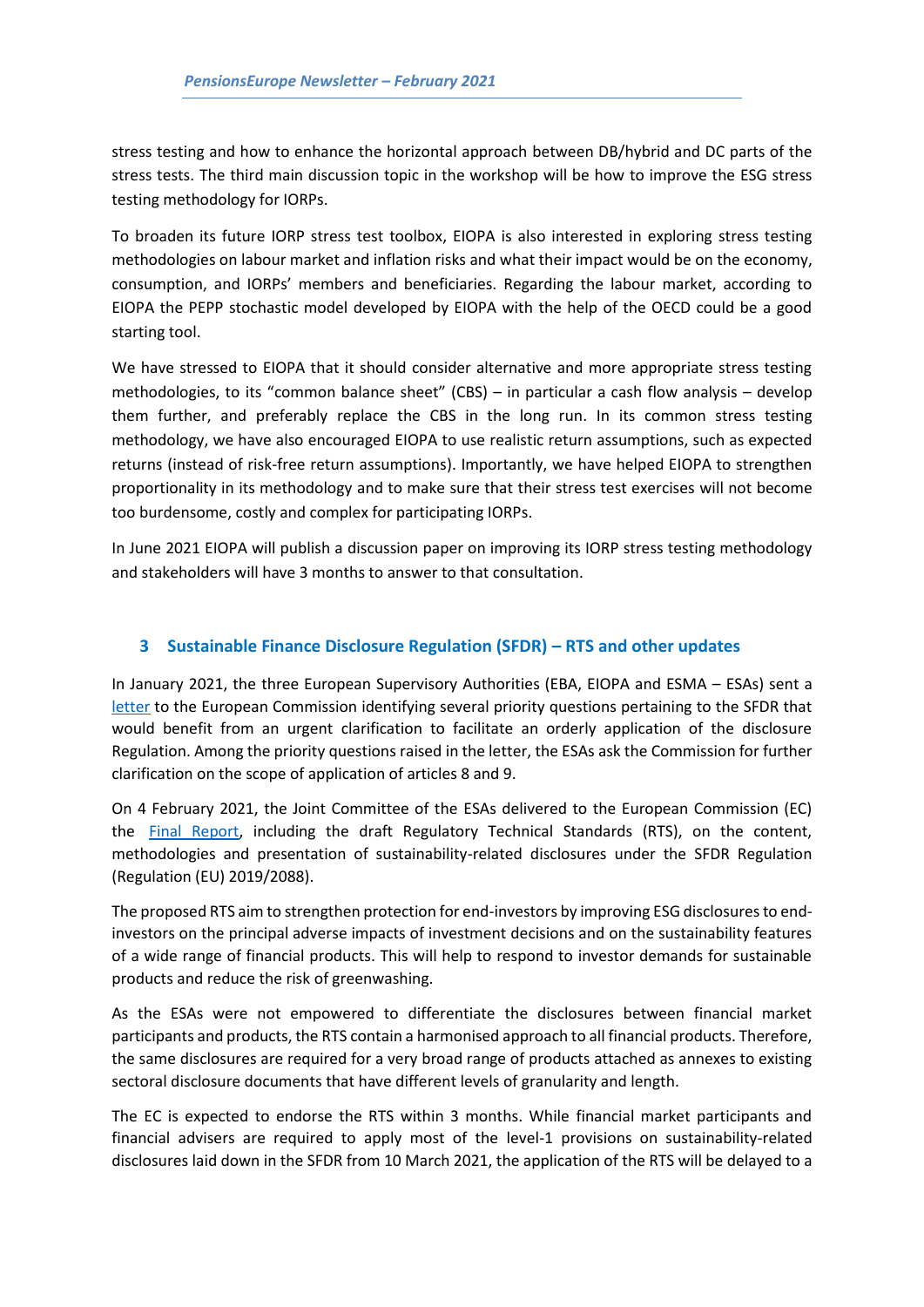later date according to the [EC letter to the ESAs.](https://www.esma.europa.eu/sites/default/files/library/eba_bs_2020_633_letter_to_the_esas_on_sfdr.pdf) The ESAs have proposed in these draft RTS that the application date of the RTS should be 1 January 2022.

The ESAs plan to issue a public supervisory statement before the application date of SFDR in order to achieve an effective and consistent application of the SFDR's requirements and consistent national supervision of the SFDR.

### <span id="page-2-0"></span>**4 Green Paper on Ageing under consultation**

On 27 January 2021, the European Commission (EC) published th[e Green Paper on Ageing](https://ec.europa.eu/commission/presscorner/detail/en/ip_21_191) and opened a 3-month public consultation on it.

The EC has put demography high on the EU policy agenda. In June 2020, it presented the [report](https://ec.europa.eu/info/strategy/priorities-2019-2024/new-push-european-democracy/impact-demographic-change-europe) on [the impact of demographic change](https://ec.europa.eu/info/strategy/priorities-2019-2024/new-push-european-democracy/impact-demographic-change-europe) setting out the key facts of demographic change and its likely impacts. The green paper on ageing is the first outcome of this report and its purpose is to launch a broad policy debate to discuss options on how to anticipate and respond to the challenges and opportunities ageing brings. The green paper takes a life-cycle approach reflecting the impact of ageing and the wider societal implications in several policy areas, including pensions.

The green paper reflects upon the challenges posed by ageing on maintaining adequate, fair and sustainable pensions and on the need for people to accumulate additional savings. Chapter 4 relates to the new opportunities and challenges in retirement and addresses in sub-chapter 4.3 those to ensure adequate, fair and sustainable pension systems.

Notably, with regards to supplementary pensions, the green paper states that "Citizens need to be made aware of the status of their retirement entitlements. High quality, safe and cost-effective supplementary pensions, including the pan-European personal pension product (PEPP), that complement statutory pension schemes can provide additional retirement savings. Policies to facilitate and encourage participation in supplementary pension schemes should consider their fiscal cost and distributive effect, and strike a balance between broad and inclusive coverage and safeguards against the effects of market volatility on the one hand and cost-effectiveness on the other."

PensionsEurope will work with its members to answer to the public consultation.

#### <span id="page-2-1"></span>**5 Digital finance – same activity, same risk, same rules?**

While we have continued exchanging views with the policymakers on the 'Digital Operational Resilience Act' (DORA) [proposal](https://eur-lex.europa.eu/legal-content/EN/TXT/?uri=CELEX%3A52020PC0595) and have continued working on our concrete technical amendment proposals on how to strengthen the proportionality in DORA, the European Commission already requested a further advice from the European supervisory authorities (ESAs) on 2 February 2021. In that advice, the Commission invites the ESAs to advise on how to address "same activity, same risk, same rules" issues, more fragmented value chains, the scope of the supervisory perimeters, the prudential risks related to non-bank lending, and the protection of clients' funds. The advice will help the Commission to assess whether it should propose further changes to the EU's prudential and conduct regulation and supervision rules.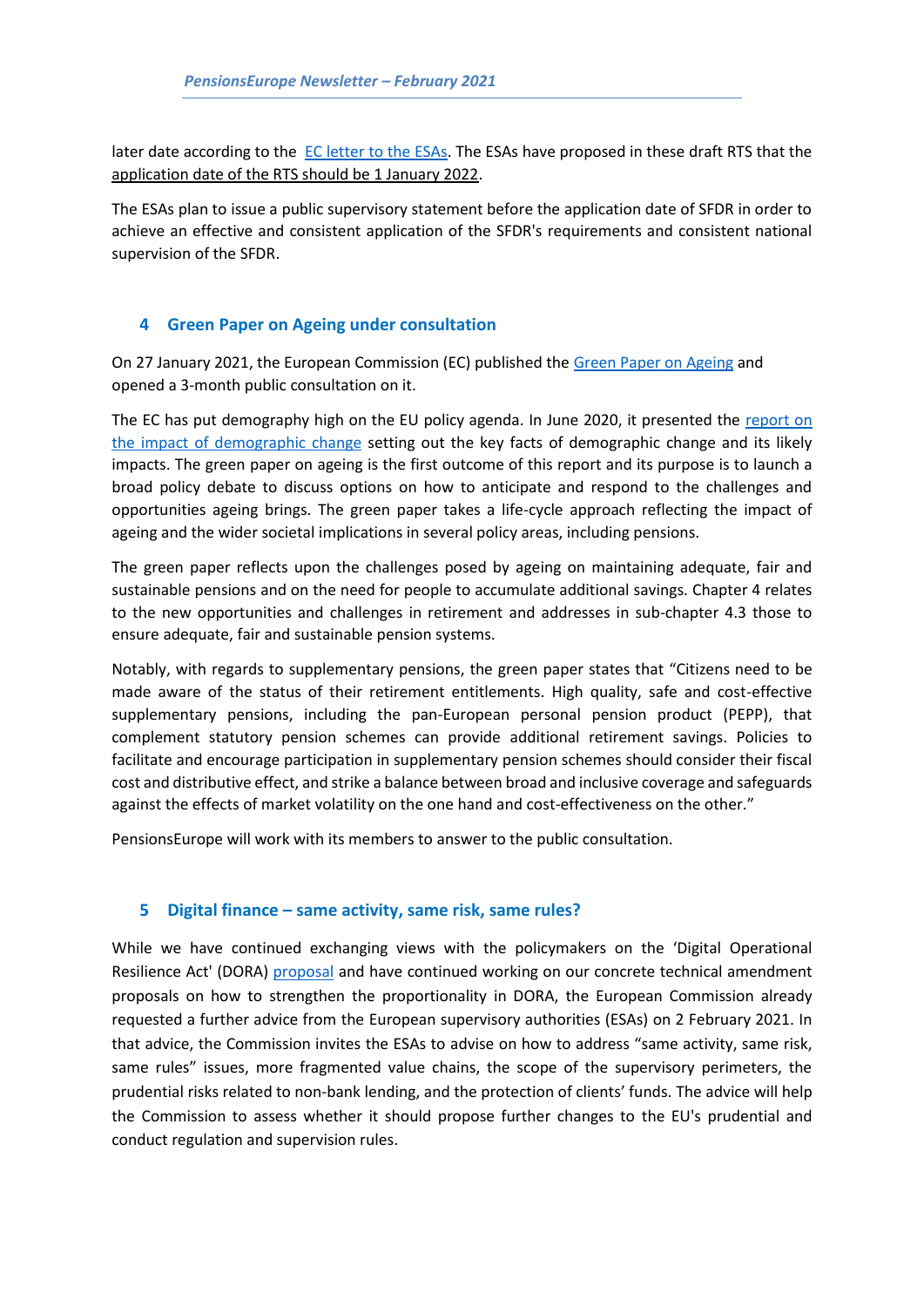In general, policymakers seem to understand that significant differences exist between various financial entities in terms of size, business profiles and in relation to their exposure to digital risk meaning that also the consequences from cyber risks and ICT-related incidents faced by various financial entities differ greatly from one entity to another. We have stressed that any measures to increase digital operational resilience should be proportionate not only to the type, size, or financial profile of a relevant entity, but also to the risks they are exposed to and the systems and services that need to be protected and maintained.

In the field of financial services, the DORA proposal is one of the priority files for the Portuguese Presidency of the Council of the EU and its goal is to advance the discussions in the Council as much as possible, aiming to agree on the Council mandate for negotiation on the DORA and the other parts of the [Digital Finance Package](https://ec.europa.eu/info/publications/200924-digital-finance-proposals_en) including the legislative proposals on the 'Regulation on Markets in Crypto Assets' [\(MiCA\)](https://eur-lex.europa.eu/legal-content/EN/TXT/?uri=CELEX%3A52020PC0593) and the [pilot regime for market infrastructures based on distributed ledger](https://eur-lex.europa.eu/legal-content/EN/TXT/?uri=CELEX:52020PC0594)  [technology.](https://eur-lex.europa.eu/legal-content/EN/TXT/?uri=CELEX:52020PC0594)

#### <span id="page-3-0"></span>**6 PEPP**

On 18 December 2020 DG FISMA published the European Commission (EC) Delegated Regulation supplementing the PEPP Regulation with regard to regulatory technical standards specifying the requirements on information documents, on the costs and fees included in the cost cap and on riskmitigation techniques for the PEPP.

The texts published consist of:

- th[e Delegated Regulation;](https://ec.europa.eu/finance/docs/level-2-measures/pepp-rts-2020-9073_en.pdf)
	- [3 Annexes](https://ec.europa.eu/finance/docs/level-2-measures/pepp-rts-2020-9073-annex_en.pdf) further specifying:
		- o Template for the PEPP KID;
		- o Template for the PEPP Benefit Statement;
		- o Inputs, assumptions and methodologies underpinning the presentation of risk and reward and the calculation of costs.

As expected, the EC confirmed the draft text previously submitted by EIOPA, including the specifications on the fee cap.

At the end of last year PensionsEurope presented its concerns about the inclusion of the cost of the mandatory personalized advice within the 1% fee cap for the basic PEPP to the EC and the European Parliament (EP). Unfortunately, DG FISMA did not see any room to amend the drafts proposed by EIOPA, and it is most likely that the EP will not object the draft delegated regulation published by the EC.

As for the next steps, the delegated acts will enter into force only if no objection has been expressed either by the EP or by the Council within a period of three months (as from 18 December 2020) or if, before the expiry of that period, they both inform the EC that they will not object ("early nonobjection"). The three months period could also be extended by three months at the initiative of the EP or of the Council.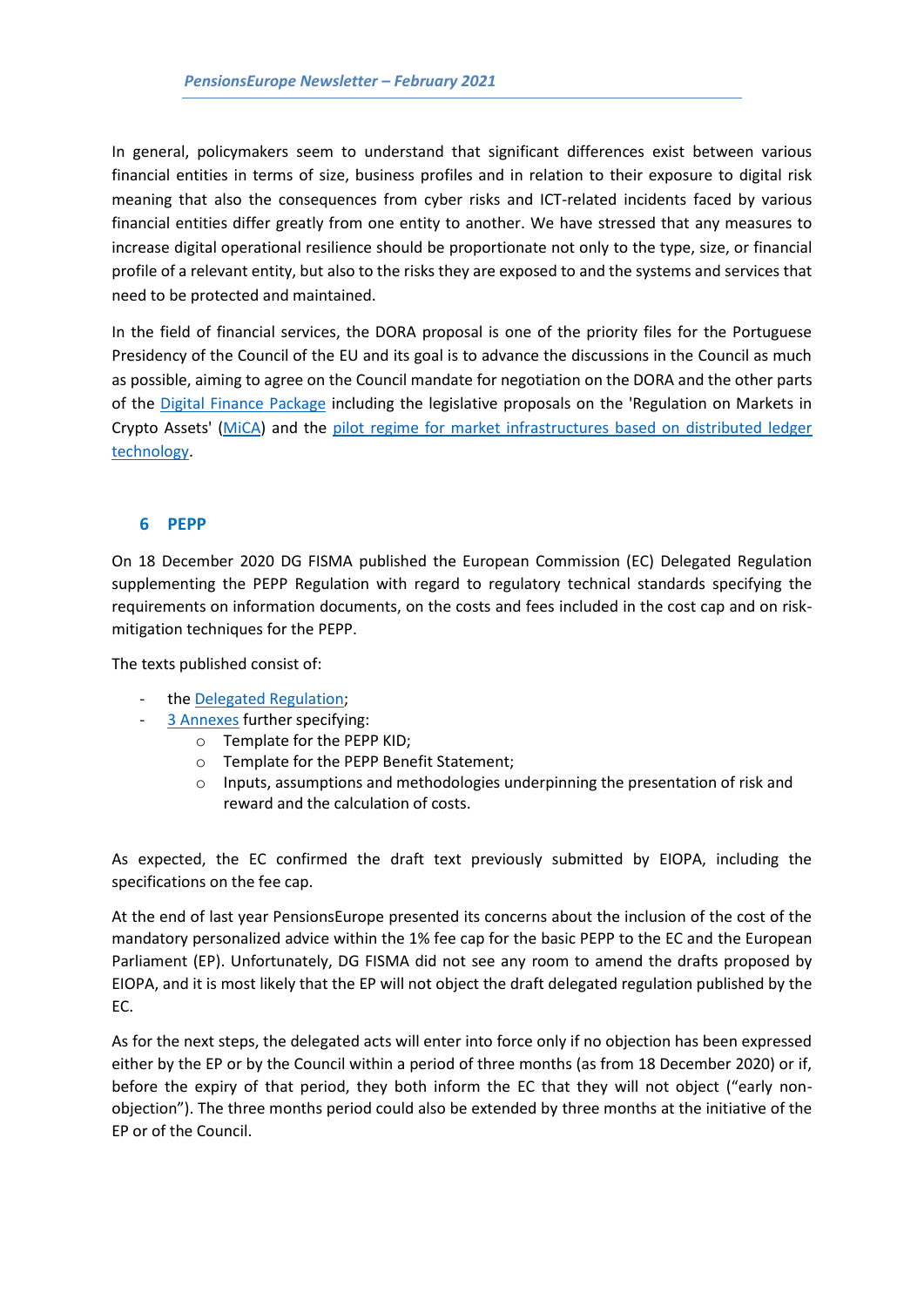Therefore, most likely, the delegated acts will be published in the EU OJ at the end of March 2021 and the PEPP Regulation will apply 12 months after.

# <span id="page-4-0"></span>**7 European Commission call for advice to EIOPA on pension dashboard and tracking services**

On 21 December 2020, DG FISMA has sent a request to EIOPA for technical advice on the development of best practices for national pension tracking systems and a pension dashboard. You can find at [this](https://ec.europa.eu/info/sites/info/files/business_economy_euro/banking_and_finance/documents/201221-request-eiopa-pension-tools_en.pdf)  [link](https://ec.europa.eu/info/sites/info/files/business_economy_euro/banking_and_finance/documents/201221-request-eiopa-pension-tools_en.pdf) the letter sent by John Berrigan, Director General at DG FISMA, European Commission, to Gabriel Bernardino, Chair of EIOPA.

In September 2020, the Commission published its new Action Plan on the Capital Markets Union (CMU). In this Action Plan, the Commission acknowledged that with longer life expectancy, people increasingly need to invest long-term so they can get higher sustainable returns and a suitable complementary income for their retirement. More specifically, Action 9 committed the Commission to develop best practices in the area of pensions that will assist Member States and citizens facing demographic challenges. The opportunities provided by the CMU can lead to greater incentives for pension savings and a greater supply of capital, which can help finance the long-term growth of the real economy, as well as its green and digital transition.

Within Action 9, the CMU Action Plan envisaged three specific actions on pensions:

- A. The development of best practices for the set-up of national tracking systems in order to facilitate access to individualised pension information and raise people's awareness about their future retirement income.
- B. The identification of the relevant data and methodology for developing national pension dashboards with indicator in order to strengthen the monitoring of the state of play as regards pension adequacy in Member States.
- C. A study to analyse auto-enrolment practices and eventually other practices to stimulate participation in occupational pension schemes, with a view of developing best practices for such systems across Member States (Q3 2020 – tender already published).

While for the study on auto-enrolment the European Commission decided to issue a public tender, for the first two actions they have requested the technical advice of EIOPA. With this letter, the Commission is officially requesting EIOPA's advice to (1) develop best practices for the set-up of national tracking systems for individuals that will facilitate access to individualised pension information for citizens and thus raise awareness as regards their future retirement income and (2) to identify what kind of information is essential to perform long-term projections about the contributions to and receipts from both occupational pensions and private personal pensions at Member State level and the type of indicators to be included in pension dashboards.

Both parts of the advice shall be delivered by 1 December 2021.

Following up on the Commission call for advice EIOPA issued [a call for experts to join a Practitioners](https://www.eiopa.europa.eu/content/call-experts-join-network-pension_en)  [Network on Pension Tracking Systems \(Network\)](https://www.eiopa.europa.eu/content/call-experts-join-network-pension_en) on 14 January 2021. The expertise gathered from the Network should benefit the work of EIOPA, e.g. by sharing technical expertise and collecting evidence.